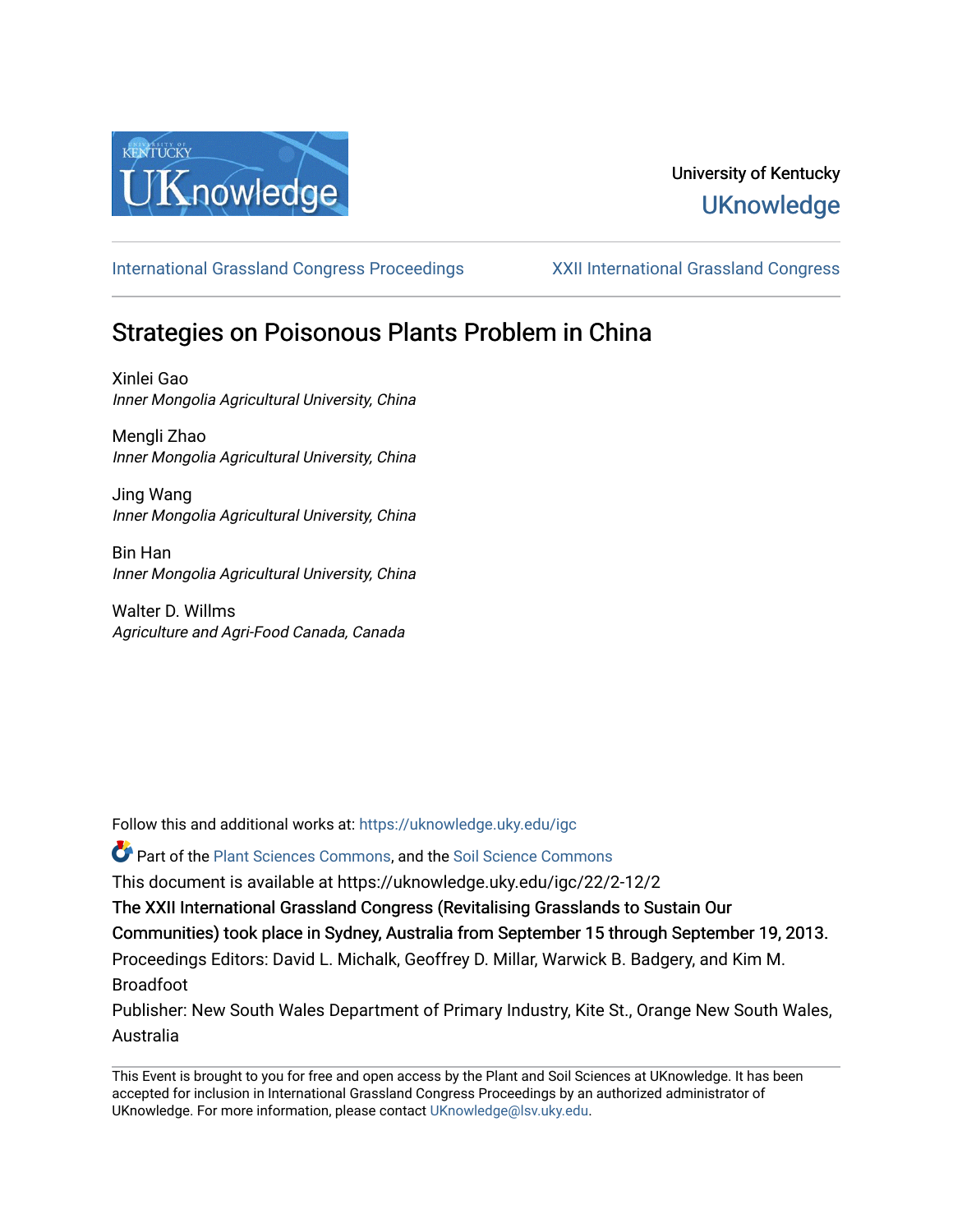# Strategies on poisonous plants problem in China

*Xinlei Gao <sup>A</sup> , Mengli Zhao <sup>A</sup> , Jing Wang <sup>A</sup> , Bin Han <sup>B</sup> and Walter Willms <sup>C</sup>*

<sup>A</sup> College of Ecology and Environmental Science, Inner Mongolia Agricultural University, No.306 Zhaowuda Road, Hohhot, 010018, People's Republic of China

<sup>B</sup> College of Life Science, Inner Mongolia Agricultural University, No.306 Zhaowuda Road, Hohhot,<br>010018, People's Republic of China

 $\degree$  Agriculture and Agri-Food Canada, Lethbridge, Alberta, Canada,T1J 4B1 Contact email: <u>menglizhao@yahoo.com</u>

**Abstract.** Poisonous plants are widely distributed on large areas of native grasslands of China, causing livestock poisoning and grassland degradation, which severely impacts the development of animal husbandry. Of the almost 300 poisonous species that are responsible for livestock losses in China, locoweed, drunken horse grass and Langdu cause the greatest impact. Many strategies have been developed to minimise the impact of poisonous plants including the treatment of livestock that have been poisoned, controlling poisonous plants and managing livestock grazing. Both physical and chemical traditional methods are still used to eliminate poisonous plants while biological control using specific insects may eventually be used to control certain species. According to a grassland law, grazing systems (rotational, rest and forbidden grazing) may be applied on dense stands of poisonous plants.

**Keywords:** Locoweed, drunken horse grass, livestock, China.

## **Introduction**

About 40% of China's area is grassland, which is the base for animal husbandry production (Zhao *et al*. 2005). Animal husbandry plays an important role in China's national economy (Wang and Yang 2003). However, the development of animal husbandry has been impacted by poisonous plants on the grassland (Wang and Yang 2003).

Poisonous plants are a natural component of the grassland ecosystem and are widely distributed in China. There are about 1,300 species (in over 140 families) of poisonous plants in China (Zhao *et al*. 2008). Of these, about 300 species affect the development of animal husbandry (Shi 1997), with species such as *Oxytropis* and *Astragalus*, drunken horse grass (*Achnatherum inebrians* [Hance] Keng ex Tzvelev) and Langdu (*Stellera chamaejasme* L.) being the most severe threats (Zhao *et al*. 2013).

The direct threat of poisonous plants is livestock poisoning, causing body weight loss, reproductive losses and death (Luan *et al*. 1993). Their indirect threat to livestock production is through grassland degradation. Many poisonous plants species tolerate drought and alkaline conditions (Xing *et al*. 2001). This makes them more competitive in over-grazed grasslands where they become dominant, reducing forage quality and accelerating the degradation of these grasslands. According to statistics (Bai 1997), *Stellera chamaejasme* has formed a dominant community on the grassland of Horqin Banner that occupies about  $400\times10^4$  hectares which accounts for 7% of the available grassland areas in Inner Mongolia. Lastly, the economic losses are borne by both herders and country, and the sustainable development of animal husbandry is affected (Luan *et al*. 1993).

Herders have gained considerable experience in controlling poisonous plants, treating livestock that have been poisoned and grazing so as to reduce economic losses caused by poisonous plants. However, their toxins are highly variable, containing various alkaloids, glycosides, polyphenols, terpenoids, toxic proteins and photosenstitive substances (Zhao *et al*. 2013), so that the efficacy of treatments are inconsistent. To control poisonous plants or to manage livestock to prevent poisoning, grazing management should be adjusted depending on the actual situation. Here, we review several strategies on poisonous plant issues from the published Chinese literatures and provide references for research on poisonous plants.

#### **Treatments before and after livestock poisoning**

#### *Locoweed*

Locoweed is widely distributed in northwest pastoral area of China, which include certain species of *Oxytropis* and *Astragalus* that contain swainsonine.(Gao *et al*. 2011) The toxin swainsonine is produced by endophytic fungus, *Undifilum oxytropis* (Pryor *et al*. 2009). Livestock will become addictive and poisoned after ingesting locoweed (Yang 2002).

At present, no specific drug can help to detoxify swainsonine after livestock poisoning, but some reagent combinations have been developed to relieve poisonous symptoms. Zhao *et al.* (1999) reported that a mixture of vinegar and coarse flour is beneficial to goats poisoned with swainsonine. Guo *et al.* (2008) treated 53 poisoned sheep by using a combination of Chinese and Western medicine. The Fengcaoling bolus, which has been developed from a fungus, could relieve suffering in sheep poisoned with swainsonine and delay the onset of toxicity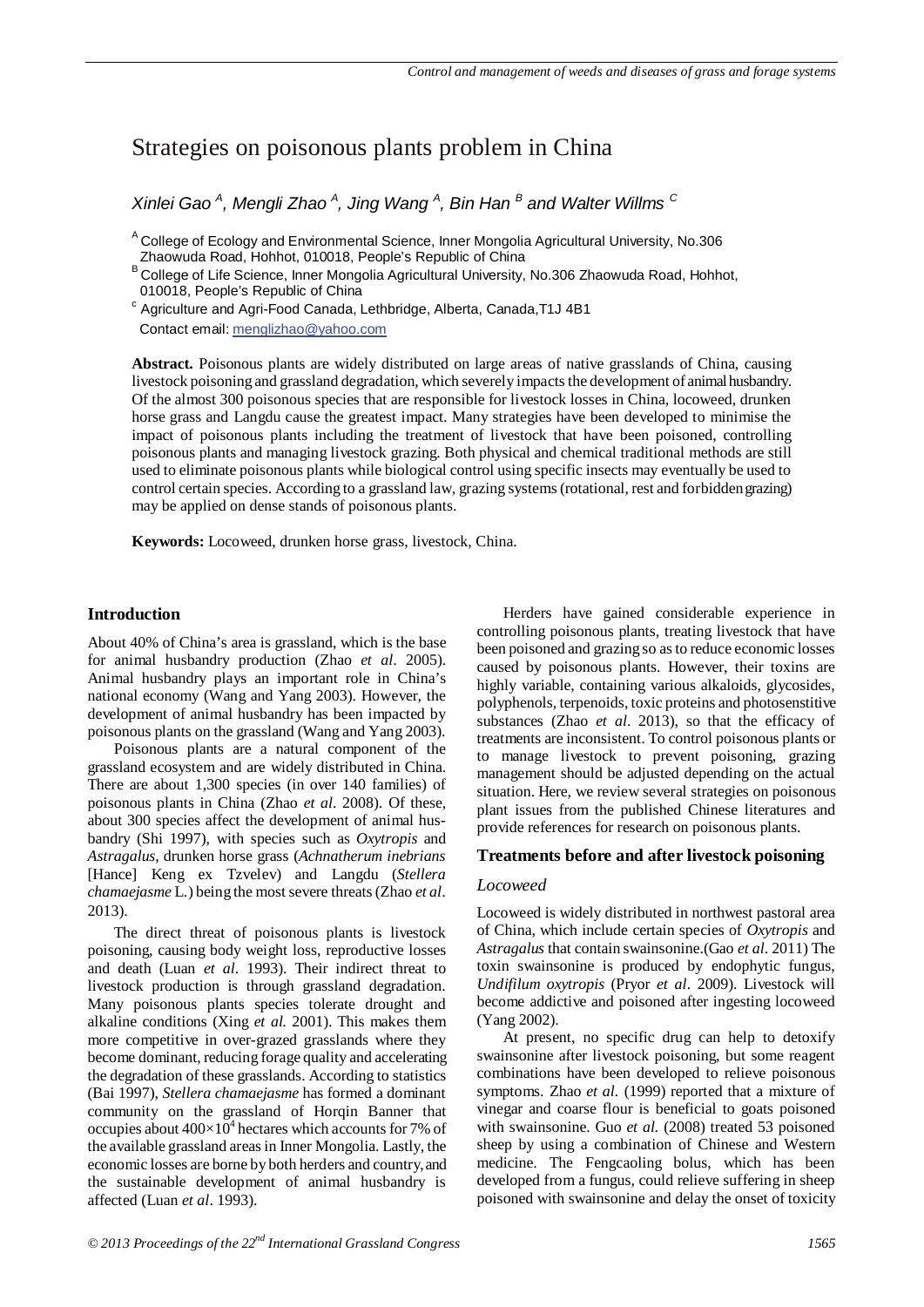(Chang *et al*. 2007). However, the livestock don't completely recover from injuries caused by locoweed poisoning, and their tissues and organs (liver, kidney and muscle) could be permanently damaged (Yang 2002).

Before livestock poisoning, some measures can be made to prevent livestock poisoning from locoweed. Immunization against swainsonine offers some promise. Tong *et al.* (2001) reported that a swainsonine-protein conjugates can produce an immunologic response in sheep. Dong *et al.* (2005) inoculated goats with the conjugates and evaluated the safety of anti-swainsonine substance. Swainsonine-antiserum was reported to have a beneficial effect on poisoned sheep (Yang *et al*. 2008).

#### *Drunken Horse Grass*

Drunken horse grass (*Achnatherum inebrians)* is a species in the Poaceae family and grows on the western grassland of China (Dai 2010). The toxins in drunken horse grass are *ergot* alkaloids produced by *Neotyphodium gansuense*, an endophytic fungus in drunken horse grass (Dai 2010). Poisoning symptoms appear 30-60 min after the livestock consume the plants (Ji 2009).

As with locoweed, no specific drug exists to treat animals poisoned with drunken horse grass. To date, there have been many studies conducted on treating poisoned livestock. One therapy uses appropriate amounts of water and various acids such as acetic acid, lactic acid or diluted hydrochloric acid to relieve symptoms (Ji 2009); with severe poisoning, it is necessary to inject glucose and saline, and possibly a cardiotonic (Ji 2009). Chinese and Western medicine may be combined to treat a cattle poisoning by Cai *et al.* (2002) and Luo and Mamati (2011). Danengtai *et al.* (2012) reported that liquor can also help poisoned cattle to recover.

There are few published Chinese studies on the prevention of drunken horse grass poisoning. Only one paper reported on aversive conditioning to prevent livestock grazing the plants by mixing ground plants of drunken horse grass with urine and putting it in the animals mouth (Ji 2009), but the effect is unknown.

#### *Other poisonous plants*

Other poisonous plants found on grasslands in China, and their treatment, are reported in Table 1.

## **Management of poisonous plants and grazing**

### *Eliminate poisonous plants*

For management strategies of poisonous plants, the first is to eliminate the threat of poisonous plants. The traditional method uses physical or chemical methods.

The physical method includes artificial digging and burning, which is suitable for small area and areas where poisonous plants are concentrated, but it istime-consuming and may not be effective. The chemical method uses herbicides to kill the plants. 2, 4-D, a selective herbicide, is usually used to kill annual or perennial dicotyledonous weeds and may also kill some dicotyledonous poisonous plants, such as locoweed and Langdu (Li 2003; Zhao *et al*. 2004). Glyphosate is a widely used non-selective herbicide that can be used to eliminate drunken horse grass (Su 2005; Ji 2009). The chemical methods are very effective in killing

poisonous plants but it may not be completely effective because of their huge root systems and numerous seeds. Also, it can also kill some other beneficial forages and causes environmental pollution if abused.

A biological control method that uses specific insects is being developed. *Procecidochares utilis*, a natural enemy of *Eupatorium adenophorum*, has been adapted to control *E. adenophorum* in Yunnan (Tao *et al*. 2002). Two specific insects *Aphthona chinchihi* and *Aphthona seriata*, which is the natural enemy of *E. esula*, have been found and studied primarily in Inner Mongolia (Wang and Wang 1992). This method is economical and environmentally safe but still difficult to implement effectively.

#### *Proper grazing management*

The incidence of livestock poisoning has increased due to overgrazing, which reduces the ability of forages' to regenerate and weakens their competitive ability. Livestock generally will not select poisonous plants because of their poor palatability. However, when forage yield decreases with overgrazing, livestock are forced to ingest poisonous plants and become poisoned. Thus, a reasonable grazing system should be established.

Rotational, rest and forbidden grazing systems have been proposed for grasslands with high concentrations of poisonous plants (Zhao *et al*. 2008). It may be necessary to adjust the herd composition and artificial pastures. Animals that are naive to poisonous plants are more vulnerable because they do not recognize them (Luan *et al*. 1993). Therefore, poisoning may be reduced by training young animals and those new to the area to avoid poisonous plants. For artificial pastures, the competitive forage, such as sainfoin (*Onobrychis viciaefolia*), should be seeded to reduce the productivity and survival rate of drunken horse grass (Ji 2009). Furthermore, these measures need also to be flexible and specific to the situation.

In addition, a government's policy for grazing should not be ignored. The "Grassland Law of the people's Republic of China" provides a legal basis for the management of poisonous plants (Zhou *et al*. 2008).

#### **Conclusions**

Livestock losses as a result of poisonous plants negatively impact the herder's quality of life and seriously hinder the development of animal husbandry in China. Poisonous plants are widely distributed in the grasslands of China, and their toxicological properties are species specific. Suitable control measures for different poisonous should be developed. At present, many studies on the management of poisonous plants have been conducted with useful results, but some problems have not been completely solved, and some research has not yet been completed. It is essential to integrate knowledge of the pathological symptoms of livestock poisoning and the toxicological properties of different poisons to develop detoxification drugs. Research should continue to be made into developing finding effective methods for controlling poisonous plants, improving grazing management and agronomic systems to lessen the impact of poisonous plants on the herders' livelihood. Considerable effort, and integrated approach with many disciplines, will be required to develop effective management strategies to manage poisonous plants.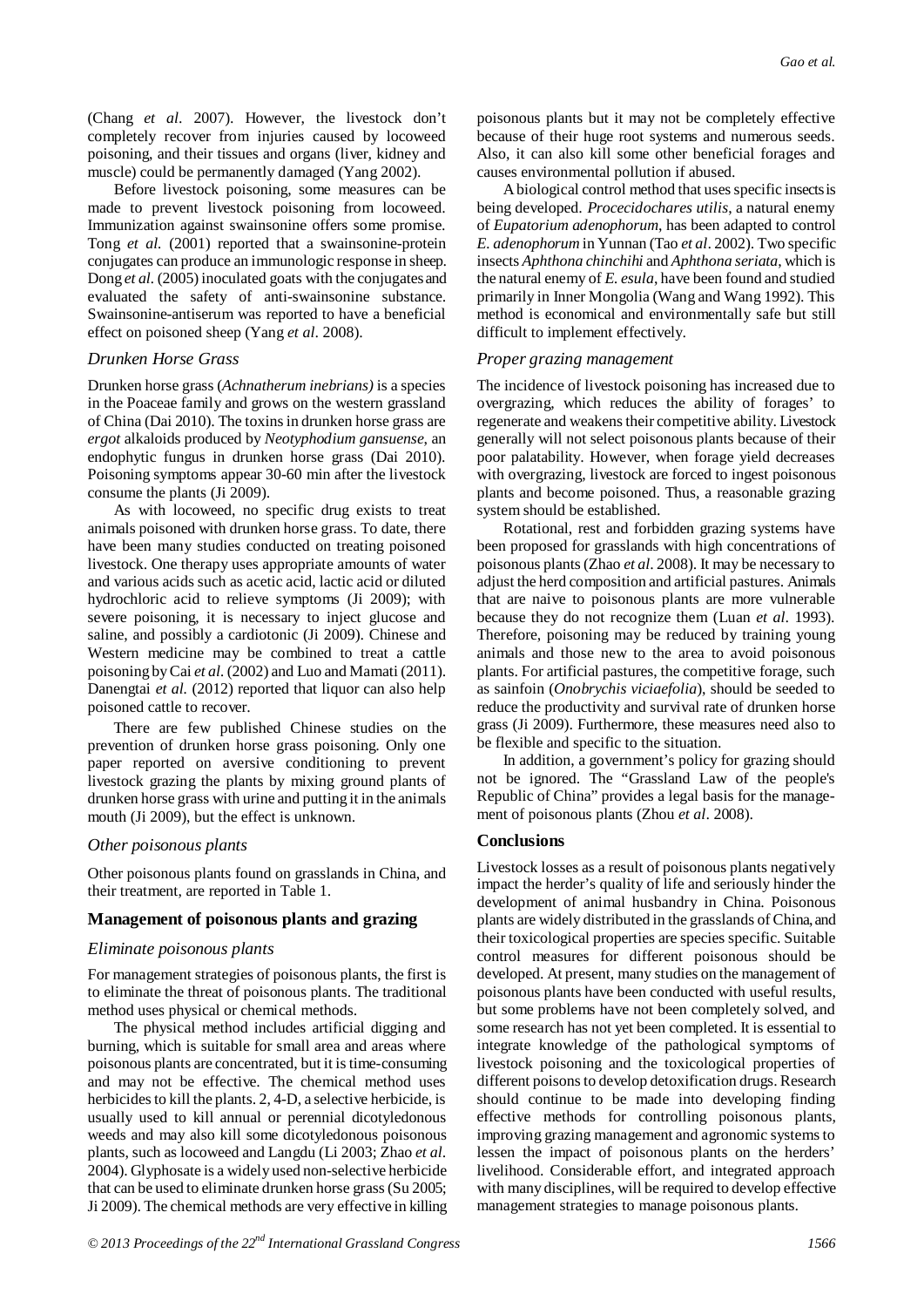| Species               | Treatment measures of livestock poisoning                                                         | Reference             |
|-----------------------|---------------------------------------------------------------------------------------------------|-----------------------|
| Aconitum kusnenzoffii | Gastric flushing with potassium permanganate or tannin                                            | Jiang and Gao 1987    |
|                       | solution:                                                                                         |                       |
|                       | Take orally belladonna tincture;                                                                  |                       |
|                       | Intramuscular inject atropine, cardiotonic, such as<br>Caffeine, when paralysis or heart failure. |                       |
| Cicuta virosa         | Take vinegar or sour milk as soon as possible;                                                    |                       |
|                       | Gastric flushing with tannin or iodine solution;                                                  |                       |
|                       | Intravenous inject chloral hydrate or hypodermic inject                                           |                       |
|                       | atropine.                                                                                         |                       |
| Datura stramonium     | As soon as possible;                                                                              |                       |
|                       | Gastric flushing, take orally medicine to produce diarrhea                                        |                       |
|                       | or take charcoal or magnesium oxide to detoxify.                                                  |                       |
| Delphinium            | Gastric flushing with potassium permanganate or tannin                                            |                       |
| grandiflorum          | solution:                                                                                         |                       |
|                       | Take orally sodium sulfate, magnesium sulfate, castor oil                                         |                       |
|                       | or vegetable oil to produce diarrhoea;                                                            |                       |
|                       | Inject cardiotonic, antispasmodic or narcotic.                                                    |                       |
| Euphorbia esula       | Gastric flushing with tannin solution;                                                            |                       |
|                       | Take orally, castor oil or vegetable oil to produce                                               |                       |
|                       | diarrhoea:                                                                                        |                       |
|                       | Also take magnesium oxide and activated carbon to                                                 |                       |
|                       | detoxify.                                                                                         |                       |
| Papaver nudicaule     | Gastric flushing with potassium permanganate solution;                                            |                       |
|                       | Take orally, sodium sulfate to produce diarrhoea;                                                 |                       |
|                       | Also take charcoal, ash or green bean soup to detoxify.                                           |                       |
| Veratrum nigrum       | Gastric flushing with strong tea; take sour milk and tannin                                       |                       |
|                       | solution:                                                                                         |                       |
|                       | Intramuscular injection of atropine or a cardiotonic such as                                      |                       |
|                       | caffeine, when paralysis or heart failure.                                                        |                       |
| Rhododendron molle    | Gastric flushing with potassium permanganate solution;                                            | Zhao 1997             |
|                       | Take fresh egg whites and Chinese chive or green bean<br>soup to detoxify.                        |                       |
| Cynanchum komarovii   | Intravenously inject 5% glucose and 0.9% sodium chloride                                          | Danengtai et al. 2002 |
|                       | solution; Take orally an antidiarrheic; take edible vinegar,                                      |                       |
|                       | sour milk and green bean soup to detoxify.                                                        |                       |
| Stellera chamaejasme  | Gastric flushing with tannin solution;                                                            | Ji 2003               |
|                       | Take orally magnesium sulfate;                                                                    |                       |
|                       | Intramuscular inject cardiotonic, such as Caffeine.                                               |                       |

| Table 1. treatment measures of livestock poisoning caused by some poisonous plants in China |  |  |  |
|---------------------------------------------------------------------------------------------|--|--|--|
|---------------------------------------------------------------------------------------------|--|--|--|

#### **Acknowledgements**

This study was supported financially by the National Natural Science Foundation of China (Project #'s 31070414, 31170446) and the National Key Laboratory of Grassland Science and Range Resources, Inner Mongolia Agricultural University, Hohhot, Inner Mongolia.

#### **References**

- Bai YL (1997) A summary of poisonous plants on the native grassland of Inner Mongolia. *Journal of Inner Mongolia Prataculture* **1**, 13–20.
- Cai ZX, Yang ZH, Liao SM (2002) Treatment on drunken horse grass poisoning of cow by combination of Chinese and Western medicine. *Chinese Journal of Traditional Veterinary Medicine* **1**, 39.
- Chang JJ, Mo CH, Zhao BY, Fan ZF, Wang K (2007) Trial of Fengcaoling bolus in preventing sheep suffering from *Oxytropis ochrantha* toxicity. *Pratacultural Science* **24**, 76– 78.
- Dai LY (2010) *Erogot* Alkaloids in Symbiont of *Achnatherum inebrians* and *Neotyphodium gansuense*. *Lanzhou University*, Gansu.

Danengtai, Caogetu, Suyile, Narisu, Aodenggaowa, Liu TY, Yang

ZG (2002) Research on treatment of *Cynanchum komarovii*  poisoning. *Progress In Veterinary Medicine* **23**, 104–106.

- Danengtai, Wulanqiige, Wang LH, Di DM, Tang LL, Hu WP (2012) Treatment on drunken horse grass poisoning of cattle. *Digest of Traditional Veterinary Medicine* **28**, 149.
- Dong Q, Tong DW, Fu GJ, Liu WY, Zhao BY (2005) Safety evaluation of artificial antigen for swainsonine in immunized goats. *Chinese Journal of Animal Science* **41**, 18.
- Gao XL, Han B, Zhao ML, He JF, Yu T (2011) Locoweed and advances in research on toxic components. *Acta Prataculturae Sinica* **20**, 279–286.
- Guo JJ (2008) Treatment on locoweed poisoning in sheep by combination of Chinese and Western medicine. *Chinese Journal of Veterinary Medicine* **44**, 72.
- Ji YJ (2003) Comprehensive control of Stelleracham aejasme on natural grassland of Qinghai. *Chinese Qinghai Journal of Animal and Veterinary Sciences* 33, 35–36.
- Ji YJ (2009) Research Progress on *Achnatherum inebrians*. Journal of Anhui Agriculture Science **37**, 2154–2156, 2169
- Jiang HL, Gao XS (1987) Some common poisonous plants on grassland and treatment of livestock poisoning. *Journal of Grass and Stock* **6**, 24–27.
- Li JK (2003) The present situation and prospect of the studies on locoweed in China. *Scientia Agricultura Sinica* **36**, 1091– 1099.